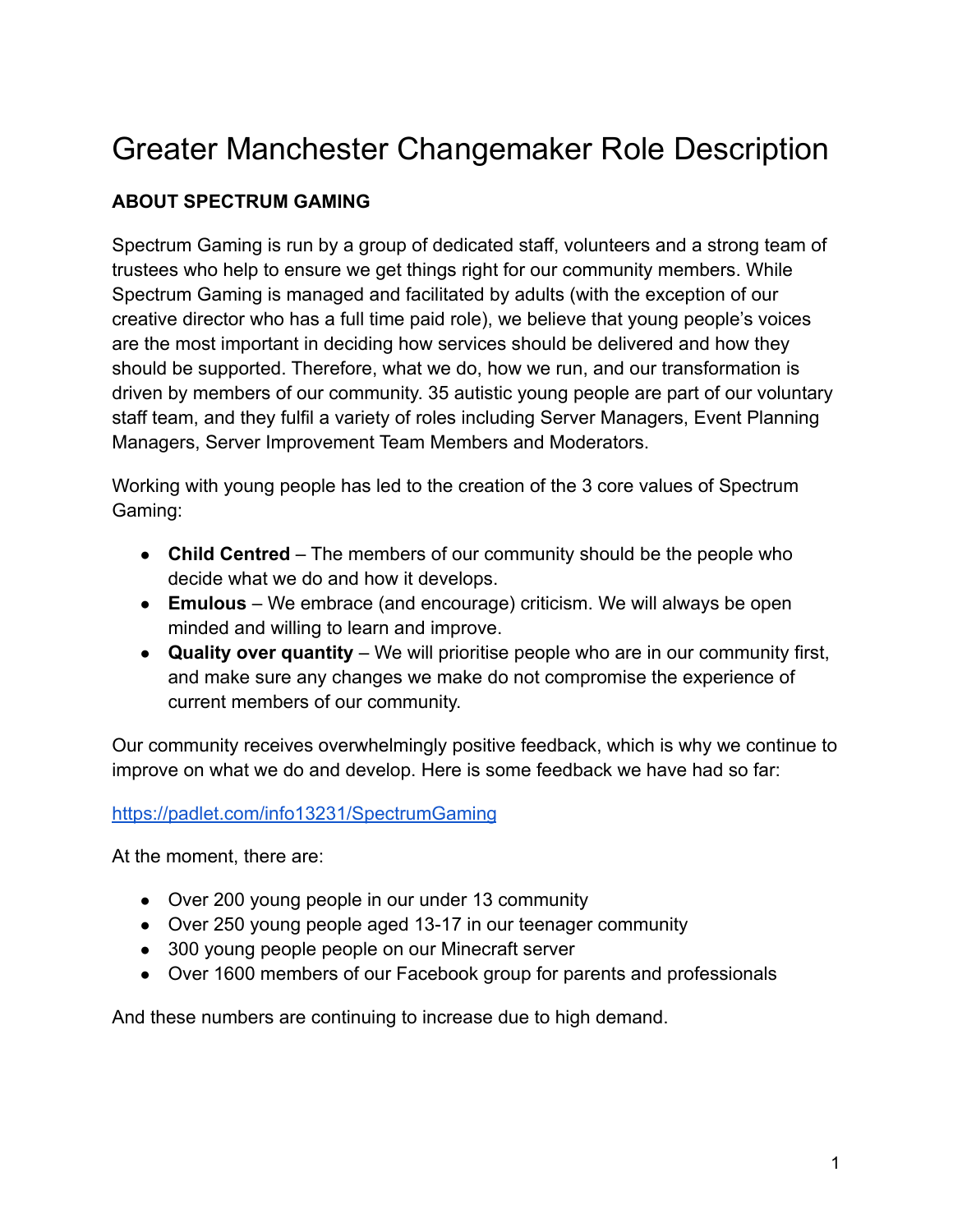In addition to our online community, we run a variety of face to face meetups across Greater Manchester. Meetups so far have included a monthly forest school, trainspotting, gaming clubs, hikes and more! Activities are chosen by our community based on their interests.

We also recently received funding for our own community centre, so we are in the process of having our own space to run activities from. Members of our community are incredibly excited to have a place they can call home.

## **Thank you for your interest in Spectrum Gaming**

## **ABOUT THE ROLE**

| <b>Position</b>                                                | Changemaker                                                  |
|----------------------------------------------------------------|--------------------------------------------------------------|
| Location                                                       | Working from home and across Greater Manchester              |
| <b>Salary</b>                                                  | £10,000                                                      |
| <b>Hours of work</b>                                           | 16 hours per week (negotiable), flexible working pattern     |
| <b>Annual leave</b>                                            | 104 hours paid leave (equivalent to 28 days)                 |
| <b>Contract length</b><br>obtaining more funding for this post | Minimum of 12 months, with extension if we are successful in |
| <b>Responsible to</b>                                          | Creative Director                                            |

**Employer** Spectrum Gaming

# **PURPOSE OF THE POST**

The Changemaker is a brand-new role within Spectrum Gaming's team. Spectrum Gaming has a strong focus on advocacy for autistic young people. As we have grown it has become clear that we would benefit from a role dedicated to the management of the charity, and for ensuring the sustainability of the work we do.

The Greater Manchester Changemaker will be responsible for supporting advocacy work by autistic young people across Greater Manchester. This will not just include sharing young people's views, but working together with autistic young people, family members and practitioners to action young people's priorities.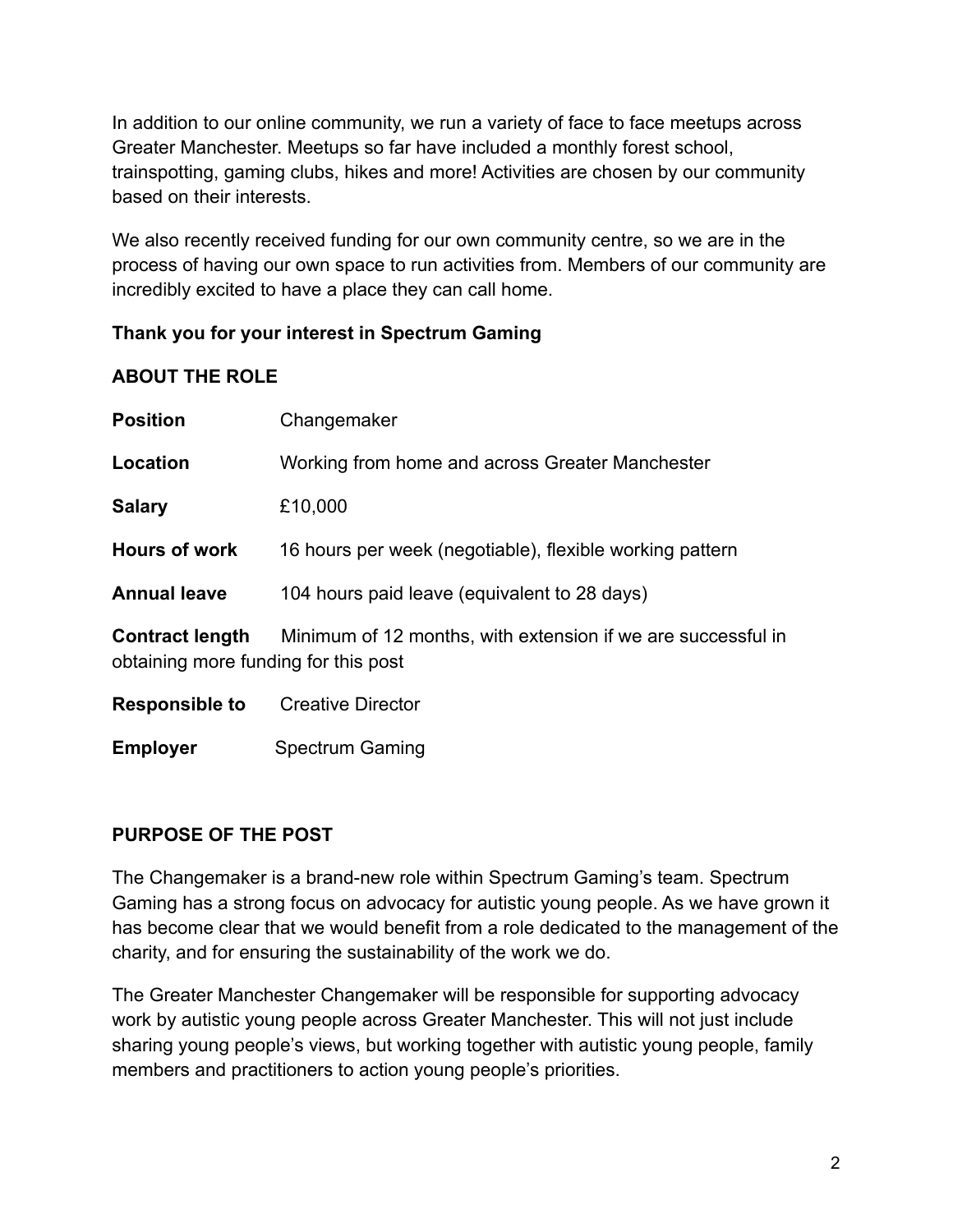# **KEY RESPONSIBILITIES**

Developing and facilitating the Greater Manchester Autistic Young People's Action Group

- The GM Autistic Young People's Action Group aims to be an open invitation group for autistic young people and organisations from across Greater Manchester or wider, **for the benefit of autistic young people in GM**.
	- The group will be focused on action rather than just sharing views: Young people can identify gaps, and use their skills and passion to directly work on projects. They can then invite others to work with them in a coproductive way. The Autism Information Project is an example of this model running successfully:

https://trello.com/b/wp0UHfan/autism-information-pack-project

- We believe the first step is a meeting that is focused on setting priorities for the group. We can then create workstreams where young people and practitioners take the lead on different workstreams, with the support of the changemaker and the wider action group.
- Organisations will also be able to reach out to the action group to ask for views/ engage in coproduction, but they must first meet the group's minimum coproduction standards, following the **Lundy Model for Participation**: <https://www.youtube.com/watch?v=p83gb08wnQY>

Supporting the implementation of resources and information that is developed by the GM Autistic Young People's Action Group

- The changemaker will be expected to reach out to organisations (Local Authorities, services, youth groups) and work together with them to implement our resources and learning. When young people share priorities and take action based on them, we would like as many organisations as possible to show a commitment to these priorities!
- Whenever we run a project such as the Autism Information Project, the changemaker will be responsible for ensuring there is localised information for each GM area. This may include taking the lead in signposting to organisations and support services for young people across GM.

# Supporting Spectrum Gaming's national advocacy projects

● Spectrum Gaming is currently running various advocacy projects alongside autistic young people on a national level. The changemaker will be responsible for the organisation and planning of these groups, and helping to localise this to increase its impact across GM.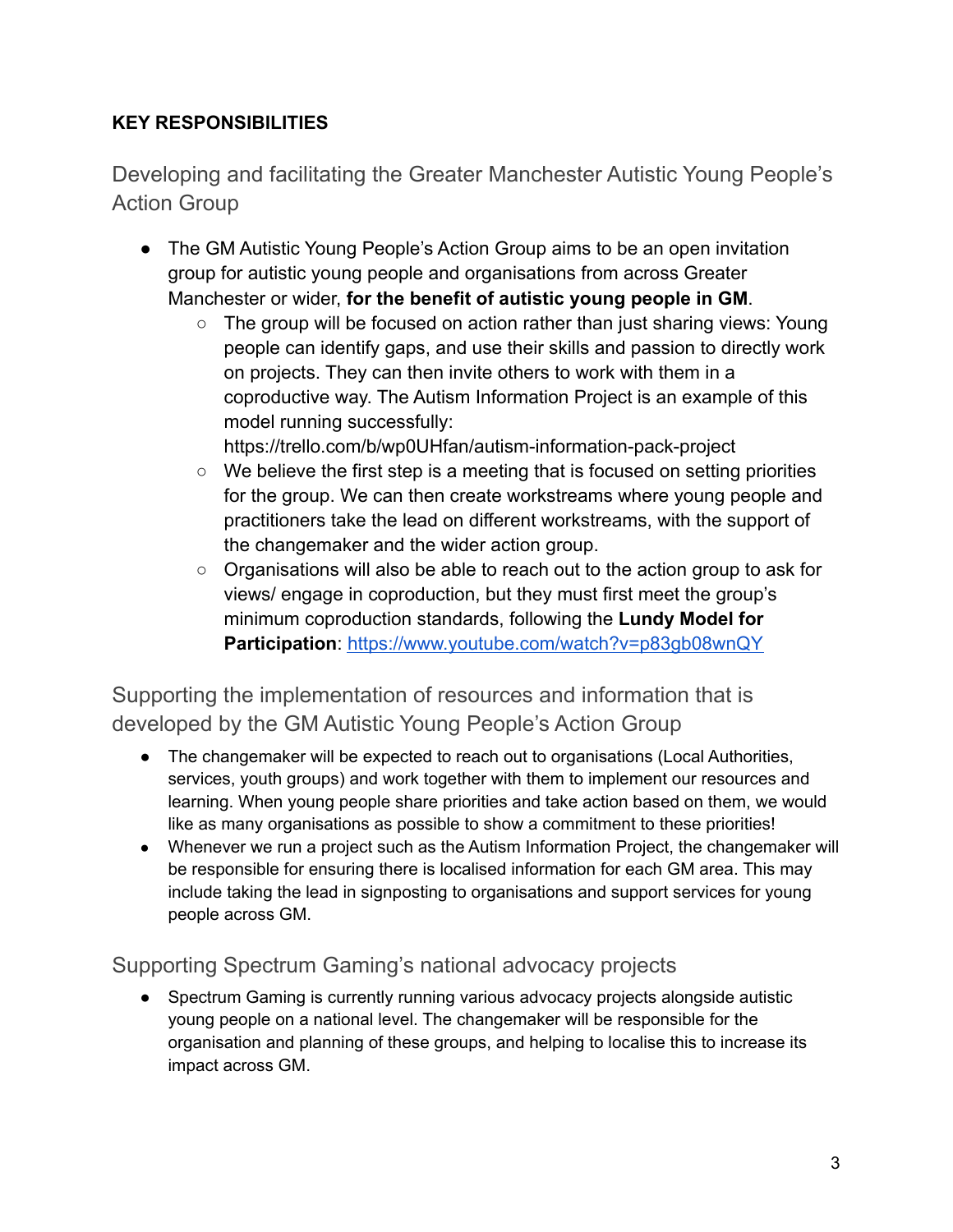● Part of this includes helping to write draft information and resources based on the information that is created/ submitted from young people.

Offering support to the workstream leads for advocacy projects, this includes:

- Speaking to a main contact for each project to ask for project updates and see if additional support is needed.
- Adding progress of projects to, and regularly reviewing feedback submitted to the Greater Manchester Autistic Young Person's Action Group website, which will be developed as part of this project.
- Coordinating the creation of new project groups based on identified priority areas (for example, creating a new project group during the year due to website submissions that demonstrate a big gap)

Developing the autistic young people's advocacy project:

• Spectrum Gaming has shown the impact of autistic young people themselves delivering training and reviewing training. We are developing a model for autistic young people to do this across GM on a wider scale. The Changemaker will be responsible for delivering this model and ensuring young people are supported in this process. This includes Andy converting his 'Autistic Life' Facebook page (33,000 followers) to an autistic young people's advocacy page for the benefit of the group.

# Sharing our learning

We believe in Spectrum Gaming's approach to supporting young people. We want to make all of our information accessible for everyone to use and share. Therefore, this role will involve creating and developing other guidance and resources for organisations for the benefit of autistic young people across Greater Manchester. Examples of resources we believe it will be useful to develop are:

- Guidance on setting up an online community for autistic young people
- Guidance on setting up Minecraft servers
- Guidance on meaningfully involving autistic young people in decision making
- How to talk about autism/ ensure autistic young people have a positive attitude towards it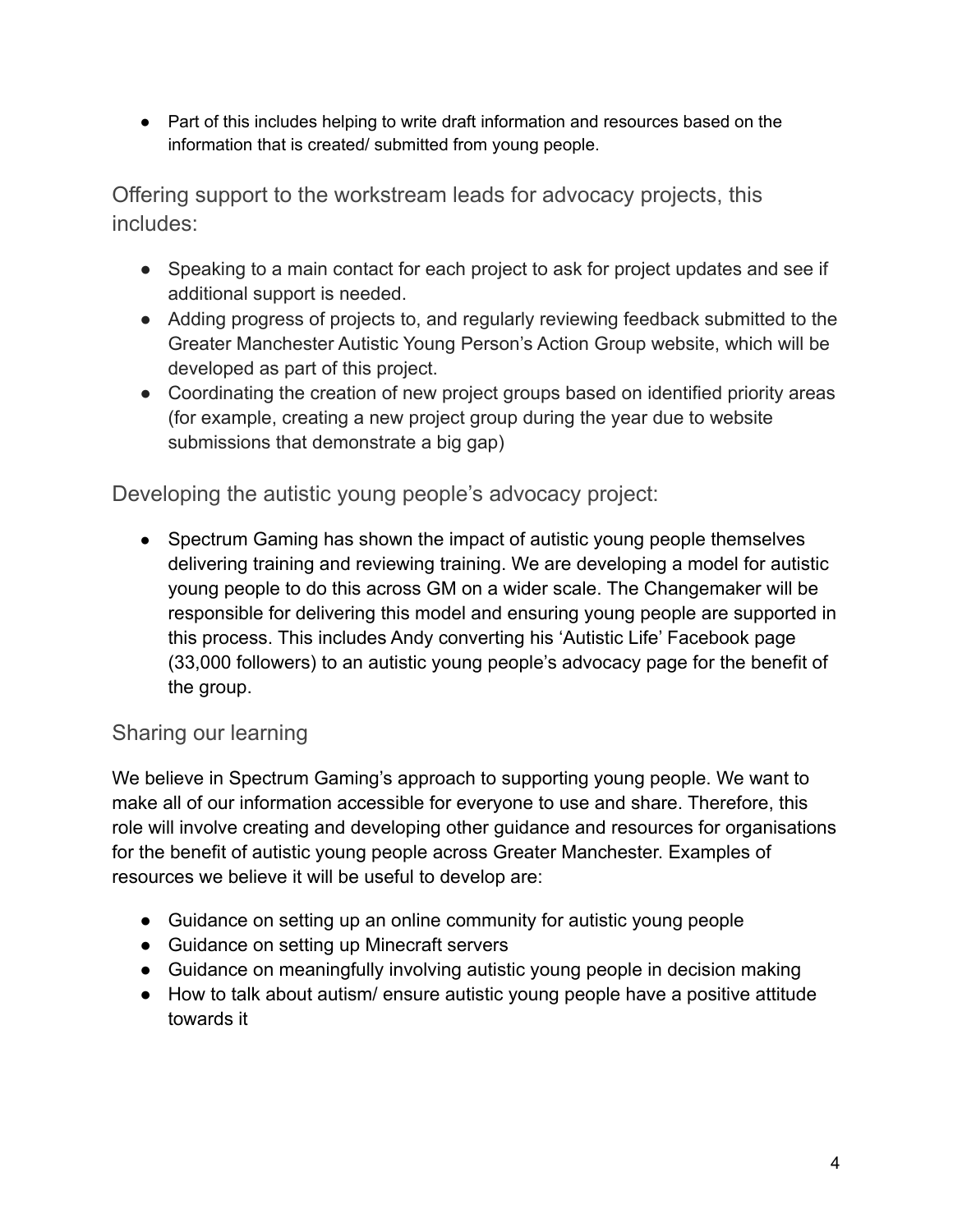Relationships:

● We believe the key to meaningful involvement is trust and relationships. The Changemaker will be encouraged to attend activities with young people and become an active member of the local community to ensure the trust/ relationships are in place for all of the above to be achieved

# Sustainability:

- Ensuring that by June 2023, we have the right structures and processes in place for the GM Autistic Young People's Action group to be sustainable in the long term.
- Ensuring we are monitoring the impact of this work to ensure long term sustainability and funding opportunities

## **As we are a new charity we expect some aspects of the role to change and develop over time.**

**We expect all staff to ensure that our charitable purposes are followed and that we deliver the charitable benefit set out in our vision.**

# **PERSON SPECIFICATION**

First and foremost we are looking for a person who is open to learning and challenging themselves while supporting young people in the Spectrum Gaming way. Our views and approach in supporting autistic young people are different to the norm, where autism is seen through the medical model and as something negative. Therefore, the ideal candidate will be highly motivated, passionate and enthusiastic about supporting SG's activities.

## **Essential:**

- Excellent organisational and administrative skills, with the ability to manage and prioritise different tasks.
- Able to work on own initiative and as part of a team.
- Excellent communication, interpersonal and organisational skills.
- Proactive and independent working attitude.
- Experience in leading groups; planning and managing activities.
- Have good administrative skills.